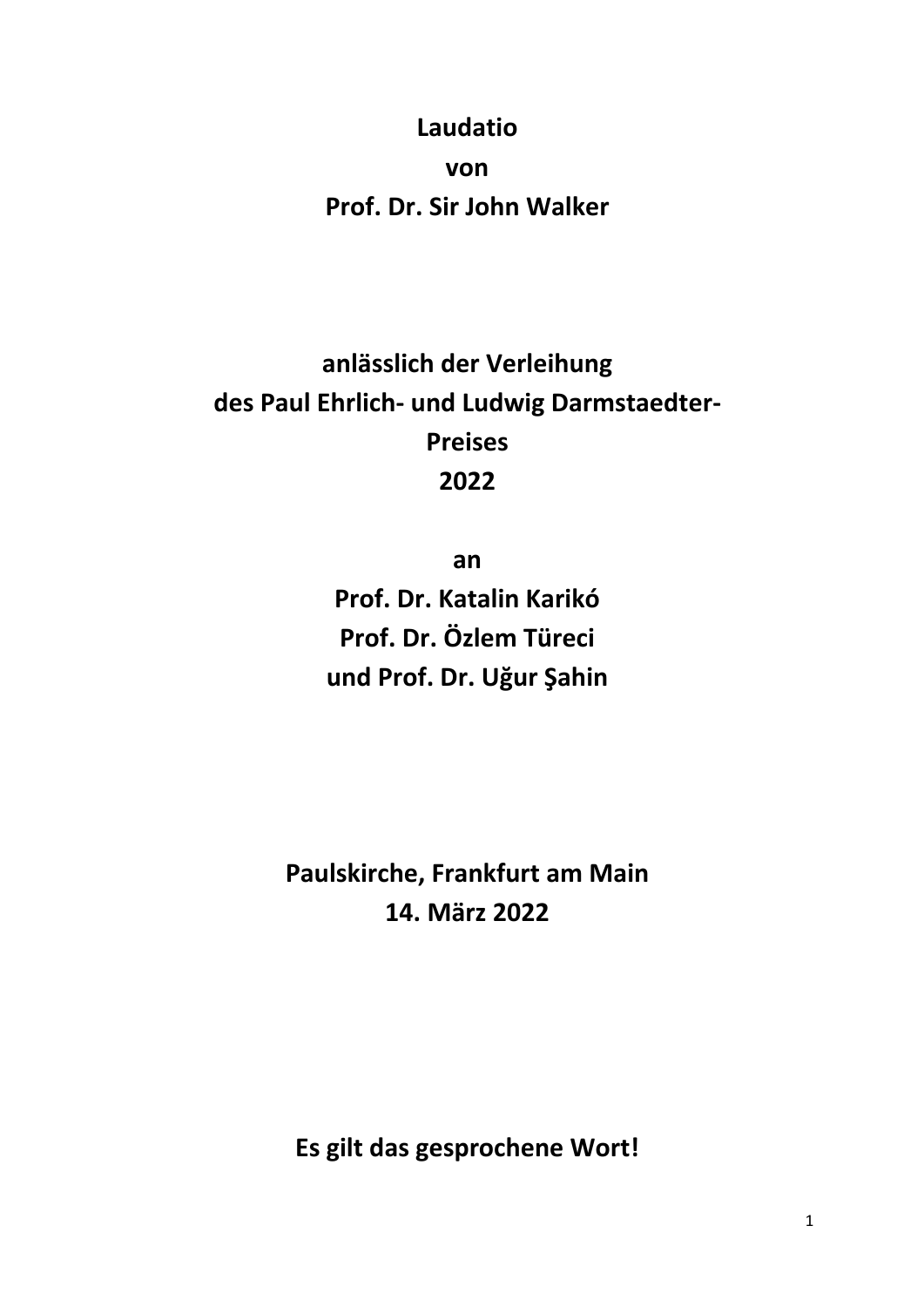## Anrede,

A little over two years ago, in December 2019, in the city of Wuhan in Hubei province in China, a novel virus was identified from an outbreak of an illness that affected the human respiratory system. This illness is now familiar to us all as coronavirus disease-2019, or COVID-19. Attempts to contain the virus failed, and it spread rapidly across the globe. On 30 January 2020, the World Health Organization (WHO) declared a Public Health Emergency of International Concern, and on 11 March 2020, a pandemic. As we meet here today, this pandemic has caused over 420 million cases and almost 6 million deaths, making it one of the deadliest ever. But for the remarkable story that I am about to relate, the effects of this pandemic would have been unimaginably worse.

In the mid-1960s, scientists in Britain and France proposed, and then showed, that molecules of messenger-RNA (or mRNA) carry genetic information from the DNA in the nucleus of biological cells to cellular machines in the cytoplasm. These machines, known as ribosomes, read the instructions in the mRNA to make proteins from the twenty naturally occurring amino acids. In this process, the genetic information in DNA is translated into the diverse biological functions of proteins.

The idea of injecting mRNA into animals and humans in order to produce a specific protein that would then elict a beneficial immune response goes back into the late 20th century, but the idea was thwarted by the instability of the mRNA molecules. To make matters worse, our immune system treats injected naked mRNA molecules as undesirable trespassers. Toll-like receptors recognise them, inflammatory signal molecules are released, and the translation of the protein from the mRNA is inhibited. At the end of the 20th century and in the early years of this century, the first of our three Laureates, Katalin Karikó, a Hungarian biochemist working at the University of Pennsylvania in Philadelphia, took the initial significant steps towards solving this conundrum of how to introduce mRNA effectively into living cells. She discovered that by replacing specific ribonucleotides in mRNA with similar, but chemically modified versions, she could stabilise the mRNA, and at the same time weaken the body's defence response to the mRNA, thereby significantly increasing intracellular protein production.

Our two other Laureates, Özlem Türeci and Uğur Şahin, German medical doctors of Turkish origin, are married to each other. Working together with research teams at the Johannes Gutenberg University of Mainz, and encouraged especially by Professor Christophe Huber, they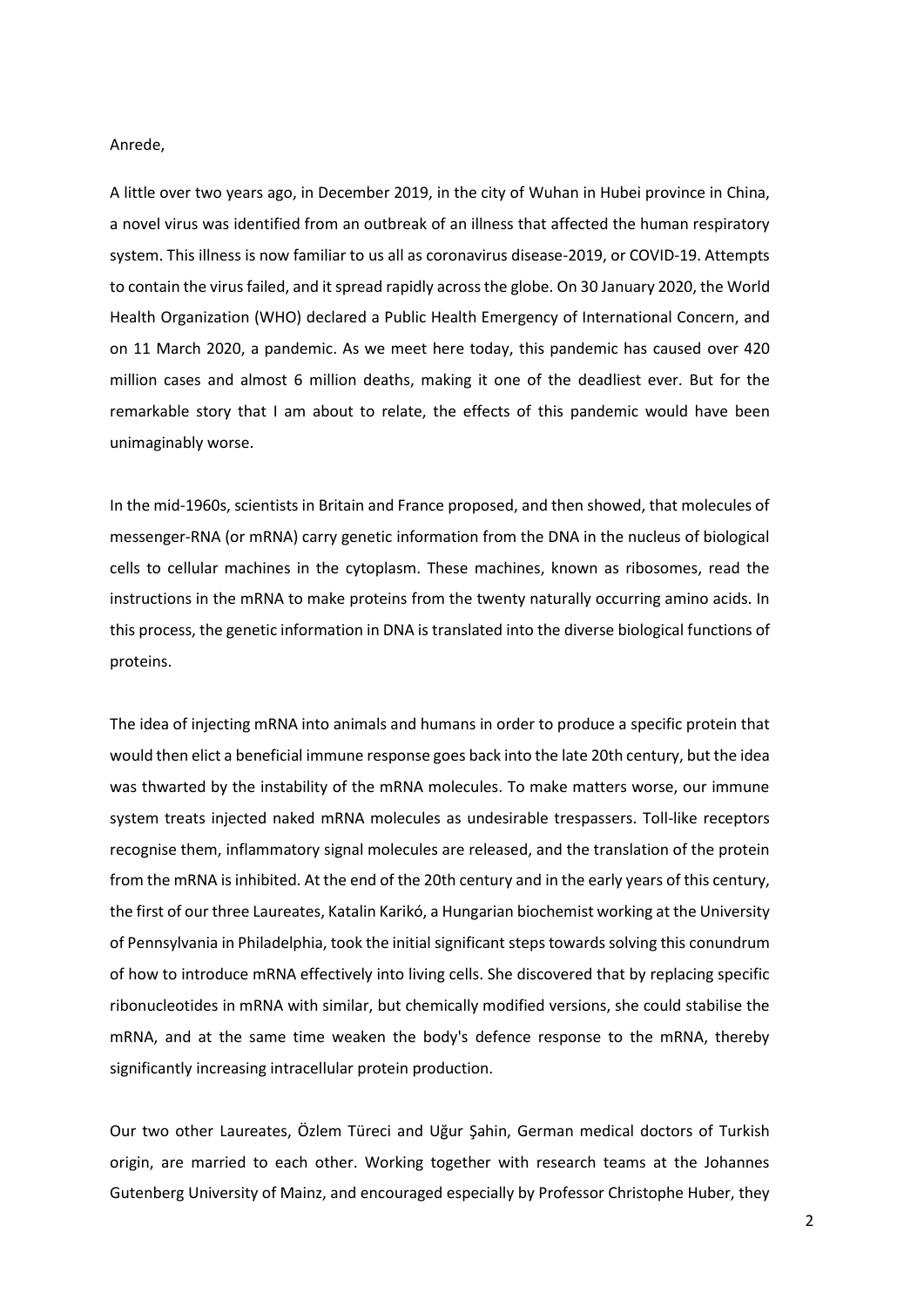built on Katalin Karikó's initial breakthrough. They conducted a systematic study of how intracellular protein production is influenced by each of the characteristic features of the injected mRNA molecules: the 5'-cap; the 5'-untranslated region; the codons that specify the amino acids; the 3'-untranslated region; and the 3'-polyA tail. In this way, they optimized and vastly boosted the translation of the mRNA molecules into proteins. They also adopted and improved methods for encapsulating the mRNAs in lipid nano-particles to protect them from degradation. An additional benefit of encapsulation of the mRNA molecules was that it stimulated their uptake into specific dendritic cells located in lymphoid tissues. These particular dendritic cells act as antigen presenting cells, and they are important in evoking specific immunological responses.

From 2005 onwards, Drs Türeci and Şahin focussed on targetting potent vaccines against specific antigens on the surfaces of cancer cells. Their goal was to evoke an immune response in a patient that would recognise the patient's cancer cells and destroy them, and by 2020, they had developed a personalised mRNA therapy against a human melanoma. This extraordinary medical advance has opened the way to a new era of personalised mRNA vaccines, that can be tailored, as required by the tumor mutations in any cancer patient. Remarkably, such specific vaccines can be produced on demand within two weeks. Other scientists in the mRNA vaccine field have benefitted from their methodologies, which were made generally available via prominent publications since 2014.

An important feature of the activities of Drs Türeci and Şahin is that they were not conducted solely in University laboratories, but crucially they extended also into spin-off companies, and especially into BioNTech, which they founded in 2009. The founding and development of BioNTech needed knowledge, vision and technical know-how, plus another vital ingredient, finance. This finance was provided most notably by Thomas and Andreas Strüngmann, and other important funds came from the German Government and the European Union. Another decisive factor in the success of BioNTech has been the close collaborations with Pharma, with Genentech and Pfizer among others.

In January 2020, when Drs Türeci and Şahin read about the emergence and alarming spread of COVID-19 in Wuhan and surrounding regions, they immediately diverted some of the resources of BioNTech towards developing an mRNA vaccine against the coronavirus. They were helped at this point by the release of the sequence of the viral genome, which allowed them to launch a program code-named Lightspeed to develop a new mRNA vaccine against the viral spike protein, which extends from the external coat of the virus.